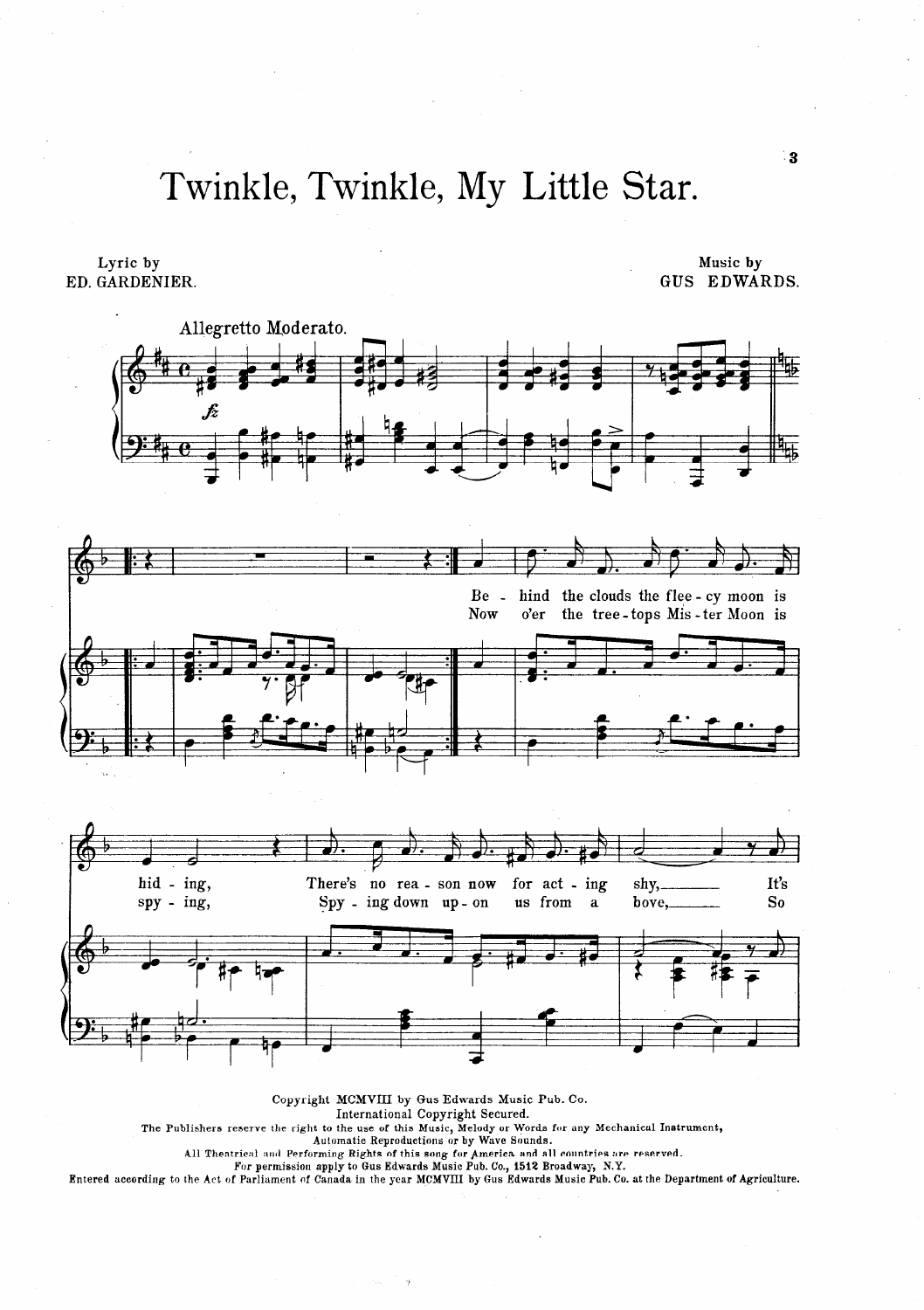

.Twinkle, twinkle, my little star. 3

4